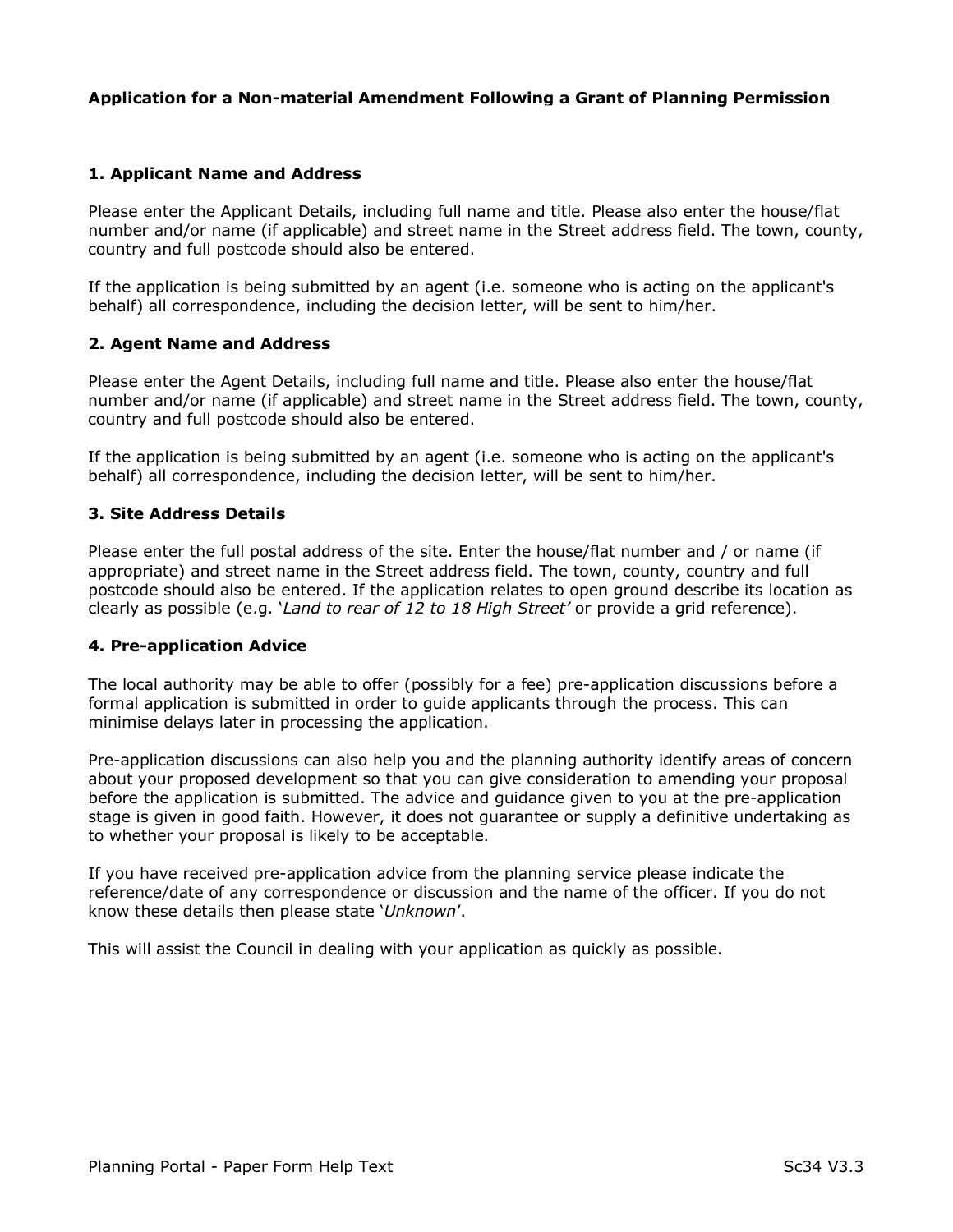# 5. Eligibility

Only a person who has an interest in the land to which the non-material amendments relates, or someone else acting on their behalf, can apply. Examples of people with a legal interest in the land are:

- A freeholder
- A holder of a lease of over 7 years (whether as head lessee, sub-lessee or tenant of an agricultural holding)
- A mortgagee
- Someone with an estate contract (i.e. an option to acquire a legal interest in the land or a contract to purchase the land)

If you are not the sole owner of all the land to which this application relates, you are required to notify any other owners or tenants of agricultural holdings of this application, as set out in article 9(3) of the Town and Country Planning (Development Management Procedure) (England) Order 2010. This notification must state what the application is for, and where the person can view a copy of it, and that any representations about the application must be made to the local planning authority within 14 days of the date when the notice is given.

If notification has been given under this section, you must include details of everyone notified. It is not necessary as part of this application to seek to identify any unknown owners, as this will have been done as part of the original application.

If you do not have an interest in the part of the land to which the proposed non-material amendment relates, or notification is required under article 9(3) but has not been carried out, you will not be able to proceed with this application.

# 6. Council Employee / Member

You must declare whether the applicant or agent is a member of the council's staff, an elected member of the Council or related to a member of staff or elected member of the Council.

Serving elected members or planning officers who submit their own planning applications should play no part in their determination and such applications should be determined by the planning committee rather than by planning officers under delegated powers.

For the purposes of this question, 'related to' means related, by birth or otherwise, closely enough that a fair-minded and informed observer, having considered the facts, would conclude that there was a real possibility of bias on the part of the decision-maker in the local planning authority.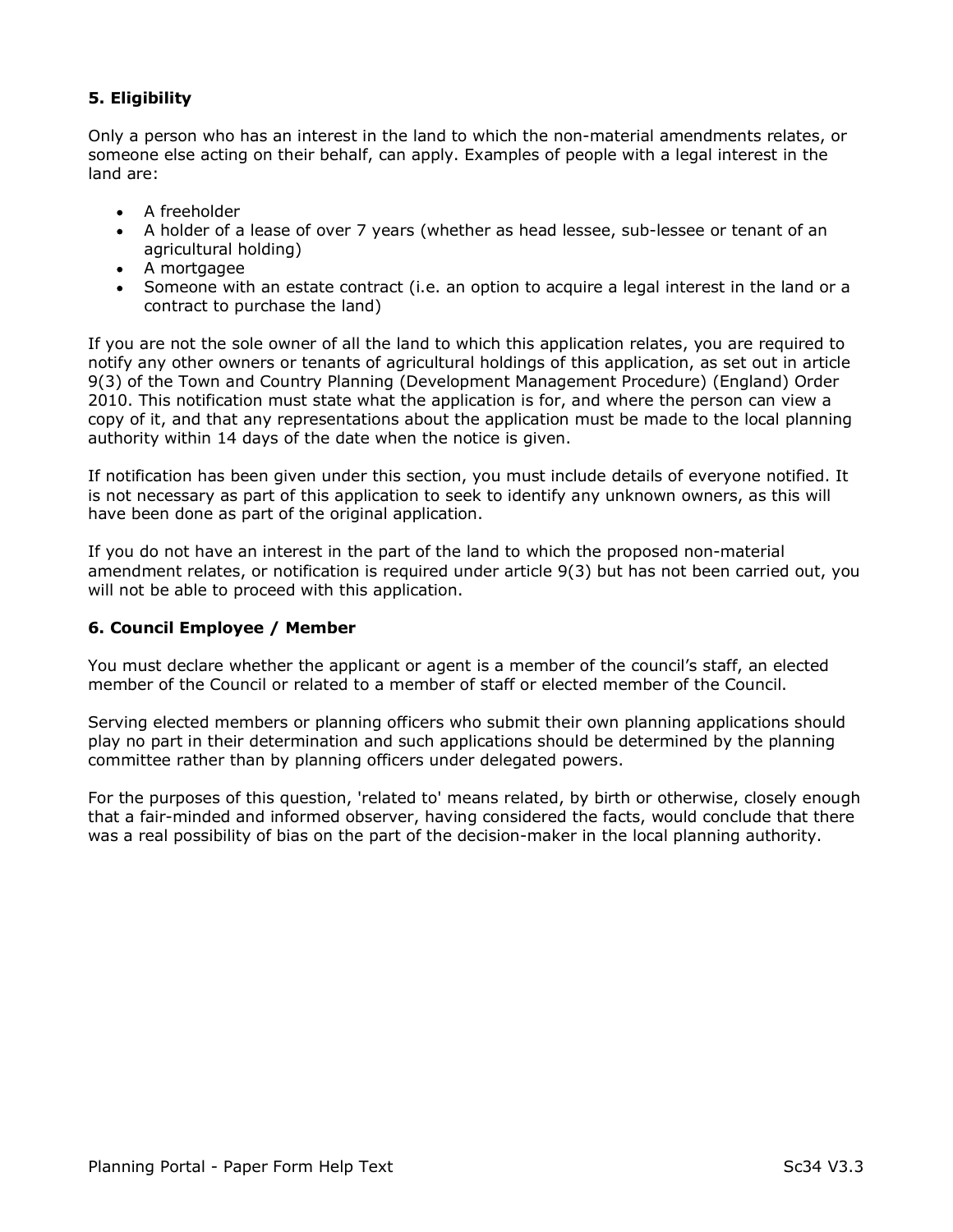# 7. Description of Your Proposal

Please describe the approved development as shown on the original decision letter.

The original application type will be one of the following:

- Householder planning application
- Householder and conservation area consent
- Householder and listed building consent
- Full planning application
- Outline application some matters reserved
- Outline application all matters reserved
- Full and conservation area
- Full and listed building
- Full and advertisement

The statutory definition for householder appears in article 2(1) of the Town and Country Planning (Development Management Procedure) (England) Order 2010. At 1 October 2009, this is as follows:

#### A Householder application is:

(a) an application for planning permission for development of an existing dwellinghouse, or development within the curtilage of such a dwellinghouse for any purpose incidental to the enjoyment of the dwellinghouse, or

(b) an application for any consent, agreement or approval required by or under a planning permission, development order or local development order in relation to such development, but does not include-

(i) an application for change of use, or

(ii) an application to change the number of dwellings in a building

#### 8. Non-material Amendment(s) Sought

Please describe clearly the amendment(s) you wish to make and why you wish to make it. Please provide any plans necessary to show the proposed amendment(s), ensuring that what is shown matches the description on the form. Any plans provided must be to a metric scale and any figured dimensions given in metres and a scale bar should be included. Each plan should show the direction of North.

#### 9. Planning Application Requirements

Use the checklist to ensure that the forms have been correctly completed and that all relevant information is submitted.

#### 10. Declaration

Please sign and date your application.

#### 11. Applicant Contact Details

Please provide contact information for the applicant.

#### 12. Agent Contact Details

Please provide contact information for the agent.